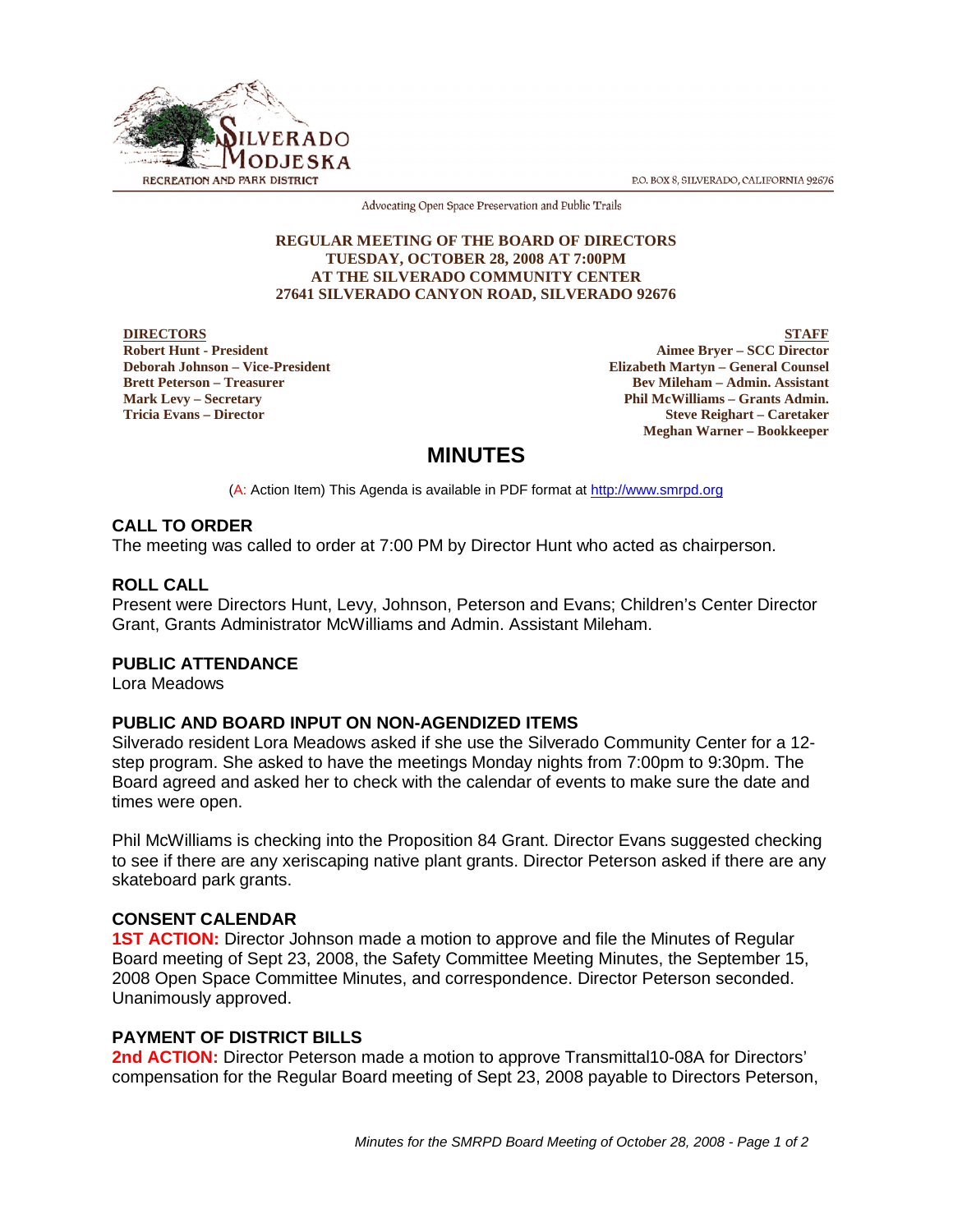Levy, Hunt, Johnson and Evans, \$50.00 each. \$250.00 total. Director Johnson seconded. Unanimously approved.

**3rd ACTION:** Director Johnson made a motion to approve payment of Transmittal 10-08B District Bills, \$ 6,643.91 total. Director Evans seconded. Unanimously approved.

**4th ACTION:** Director Johnson made a motion to approve payment of Transmittal 10-08C, Utility Bills and reimbursements, \$1,774.72 total. Director Evans seconded. Unanimously approved.

#### **SILVERADO CHILDREN'S CENTER**

Director Bryer gave the Board the Children's Center Financials for review, and the recent trend of losses continues. The Center is struggling financially; some staff may have to be cut. The budget is being reviewed to cut as much out as possible. Janitorial service may be let go when term is up. Director Bryer asked the Board to suggest any cost-cutting ideas they might have. Unpaid tuition that was recently opted to be written off prior to Board discussion was revisited and Director Bryer was directed to send them all to a collection agency. Cutting salaries and raising tuition will only be a partial fix to the mounting losses. Also discussed was the possibility of doing after-school care only, from 11:30am to 6:00pm. Numbers will be run to determine the feasibility of doing this. The discussions will continue at the next Regular Board Meeting.

The Irvine Ranch Conservancy is going to help trim tree branches. Parent workdays are scheduled. Painting, frame repairs, grass planting, and laying out wood chips are all being done. Director Bryer is working on a gardening grant. Had a successful garage sale that earned \$650, Country Fair \$900.

#### **GRANTS ADMINISTRATOR'S REPORT**

Phil McWilliams is checking into the Prop 84 Grant. The Solar Grant Project should be approved soon. The Inter Canyon League raised and donated \$1,000 to be used toward a new roof at the Silverado Community Center. Mr. McWilliams suggested using that as part of the required matching funds for the Solar Grant Project since it will be installed on the roof. He is also checking into other Grants and will report at the next meeting.

#### **OTHER DISTRICT BUSINESS**

5<sup>th</sup> **ACTION: RESOLUTION** 100801 - To accept and file the FY2007-2008 District Audit. A ROLL CALL VOTE WAS TAKEN: Director Evans, Aye; Director Levy, Aye; Director Hunt, Aye; Director Peterson, Aye; Director Johnson, Aye.

#### **Directors' Individual Comments**

Director Peterson spoke with Etnie's Skate Park, who has skate ramps available. Director Peterson has wanted to provide skate ramps for the community. He will check with CAPRI to make sure all is done properly.

Director Evans would like to have a Madame Modjeska house tour scheduled. Director Levy is going to check into it. There is going to a Halloween party for the kids at the Silverado Community Center. Upcoming hikes include: Nov 1<sup>st</sup> moonlight hike in Blackstar Canyon, and Nov 29<sup>th</sup> Trabuco Trailhead Hike. There is a Native gardening class coming up. The Board was asked if the District should continue sending out 4 recreation brochures a year or save money by sending out 3 instead. The Board agreed to stay with 4 per year.